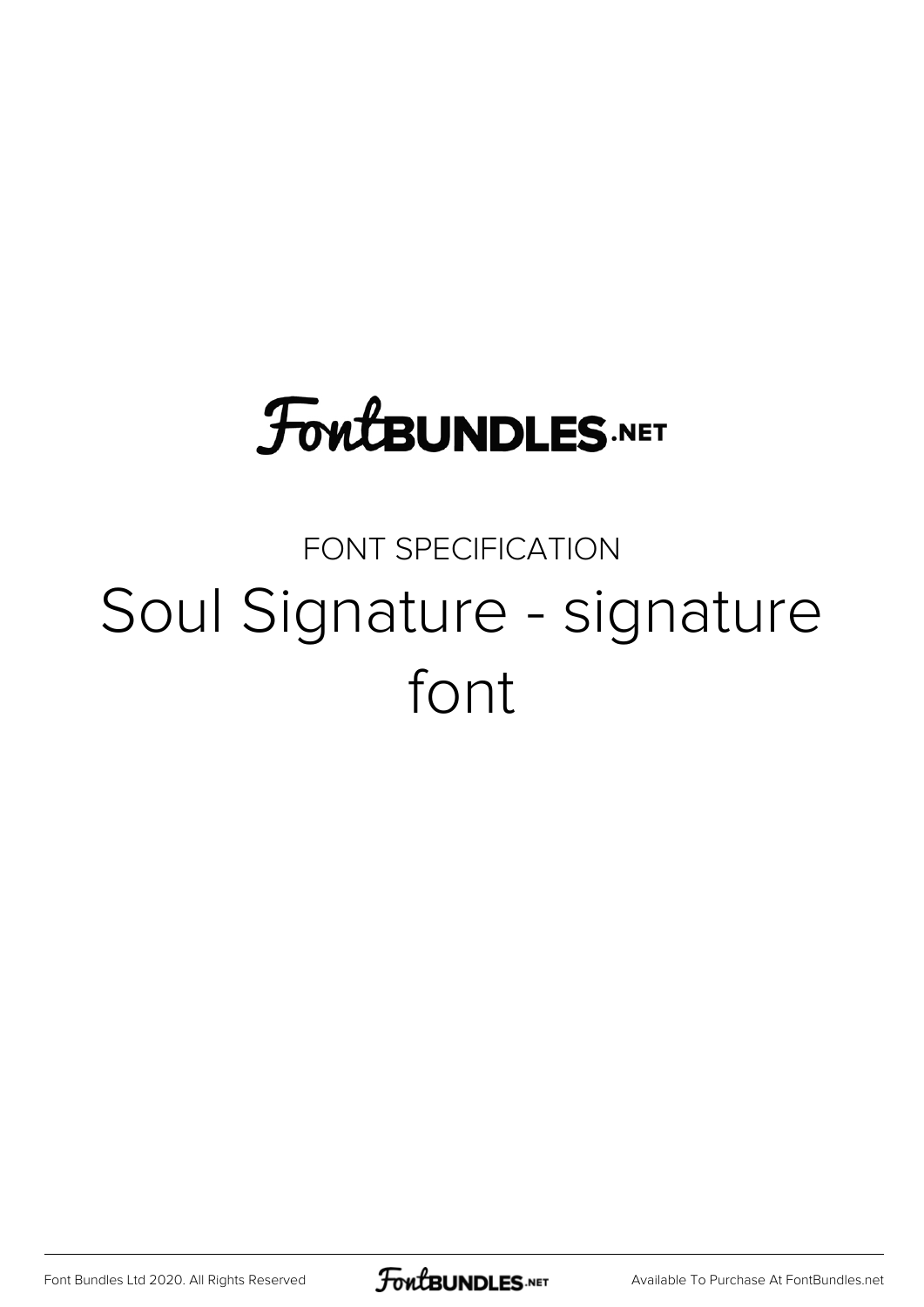## Soul Signature - Regular

**Uppercase Characters** 

ABCDEFGHIJKLMMOPORST UVWXYZ

Lowercase Characters

a b c d e f g h i j k l m n o p q r s f u v w x y z

**Numbers** 

## 0123456789

Punctuation and Symbols  $\# \, \text{\bf 1} \, \text{\bf 1} \, \text{\bf 2} \, \text{\bf 3} \, \text{\bf 4} \, \text{\bf 5} \, \text{\bf 6} \, \text{\bf 7} \, \text{\bf 8} \, \text{\bf 1} \, \text{\bf 1} \, \text{\bf 1} \, \text{\bf 1} \, \text{\bf 1} \, \text{\bf 1} \, \text{\bf 1} \, \text{\bf 1} \, \text{\bf 1} \, \text{\bf 1} \, \text{\bf 1} \, \text{\bf 1} \, \text{\bf 1} \, \text{\bf 1} \, \text{\bf 1} \,$  $> 9$   $[$   $[$   $]$   $]$   $[$   $[$   $]$   $[$   $]$   $[$   $]$   $[$   $[$   $]$   $[$   $]$   $[$   $[$   $]$   $[$   $]$   $[$   $]$   $[$   $]$   $[$   $]$   $[$   $]$   $[$   $]$   $[$   $]$   $[$   $]$   $[$   $]$   $[$   $]$   $[$   $]$   $[$   $]$   $[$   $]$   $[$   $]$   $[$   $]$   $[$   $]$   $[$   $]$   $[$  $\mathcal{U}$  $\chi$  $\begin{array}{c} \n\mathbf{r} \quad \mathbf{r} \quad \mathbf{r} \quad \mathbf{r} \quad \mathbf{r} \quad \mathbf{r} \quad \mathbf{r} \quad \mathbf{r} \quad \mathbf{r} \quad \mathbf{r} \quad \mathbf{r} \quad \mathbf{r} \quad \mathbf{r} \quad \mathbf{r} \quad \mathbf{r} \quad \mathbf{r} \quad \mathbf{r} \quad \mathbf{r} \quad \mathbf{r} \quad \mathbf{r} \quad \mathbf{r} \quad \mathbf{r} \quad \mathbf{r} \quad \mathbf{r} \quad \mathbf{r} \quad \mathbf{r} \quad \mathbf$  $\overline{\phantom{a}}$  0  $\circledcirc$  $\alpha$  $\mathcal{S}$  $\frac{1}{l}$  $\mathcal{S}$  $\boldsymbol{2}$  $\overline{R}$  $\overline{\mathcal{N}}$  $\prime$  $\overline{\phantom{a}}$  $\frac{1}{2}$  $\eta$  $\frac{1}{4}$  $\frac{3}{4}$  $\gg$ 

All Other Glyphs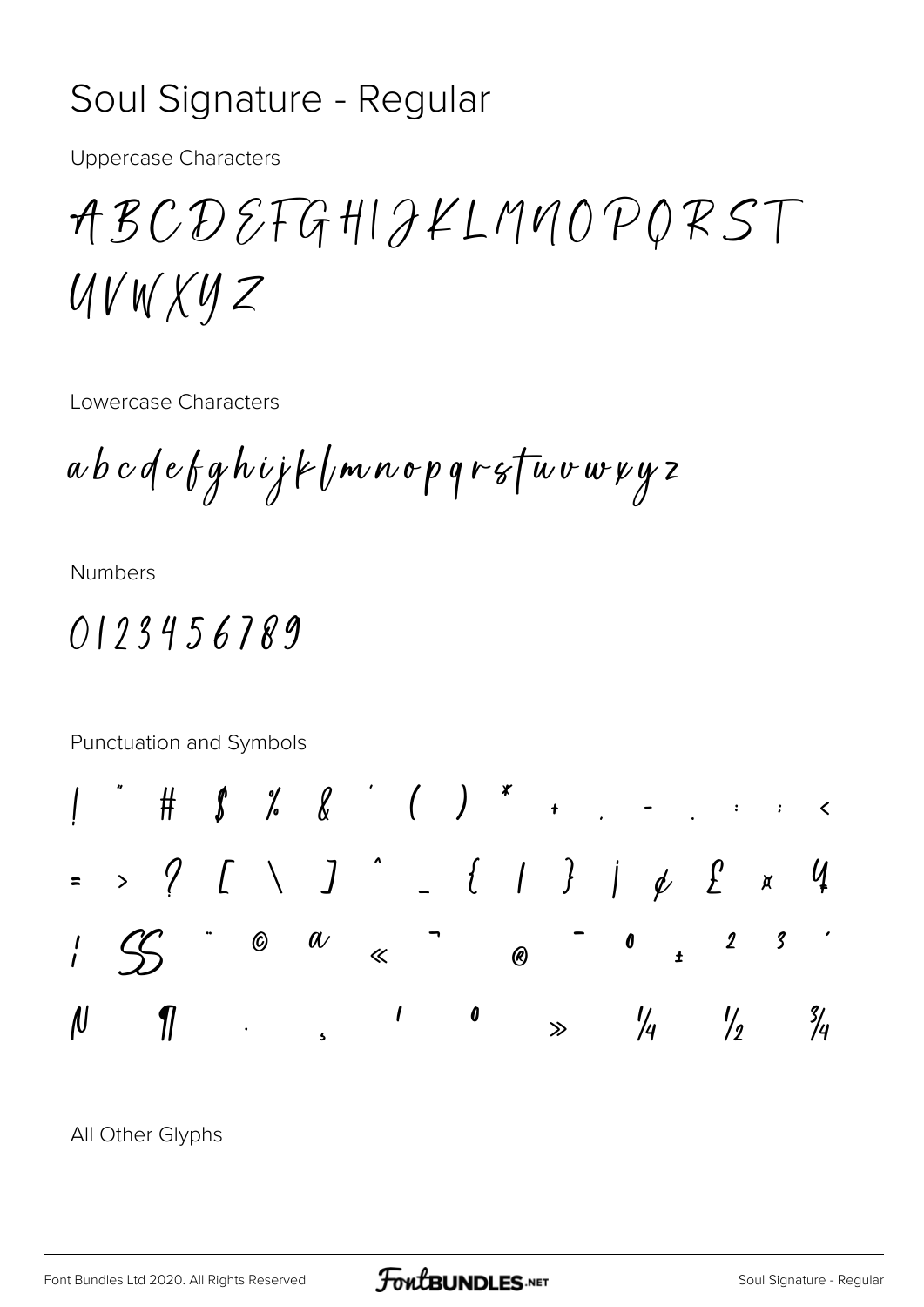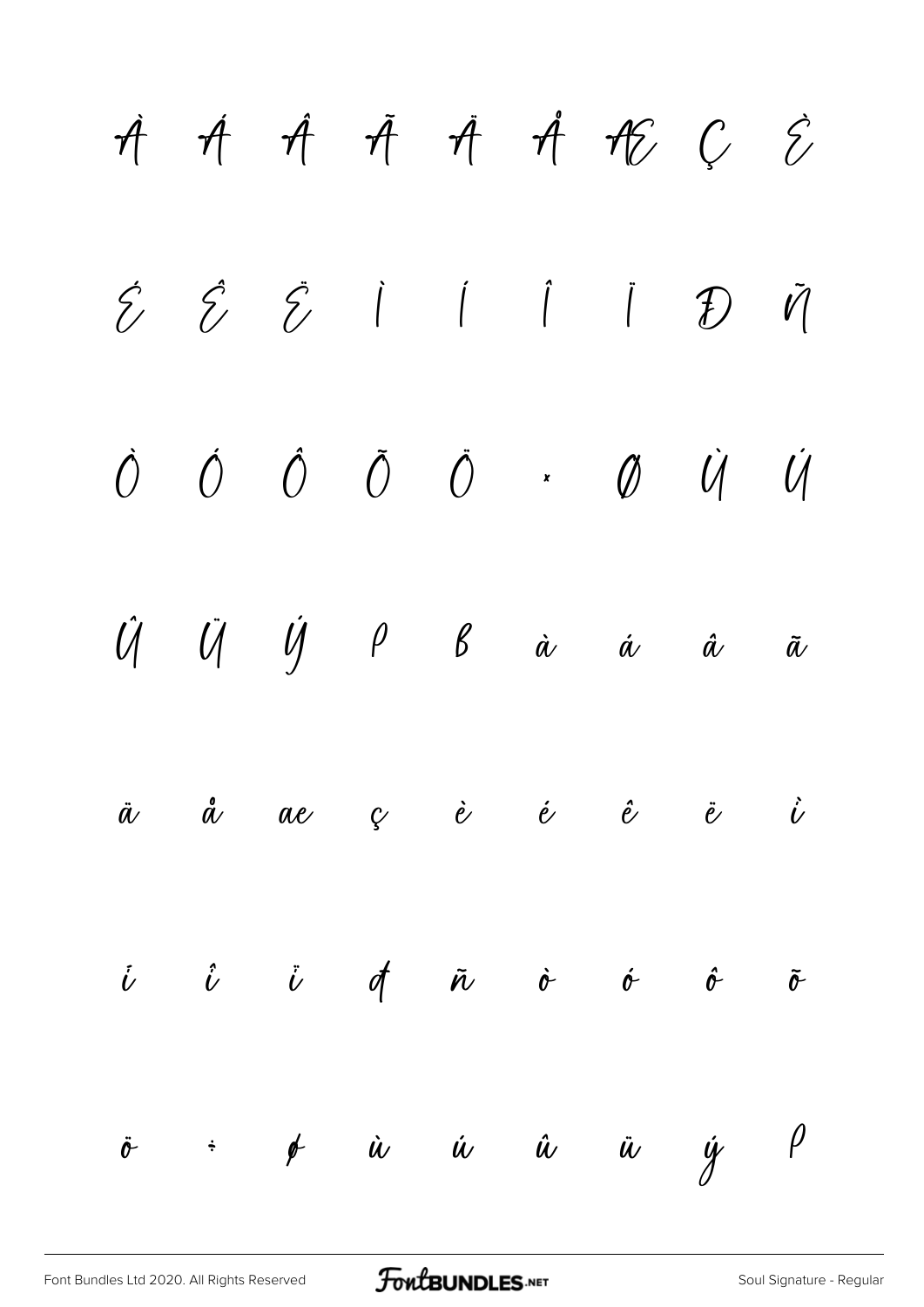